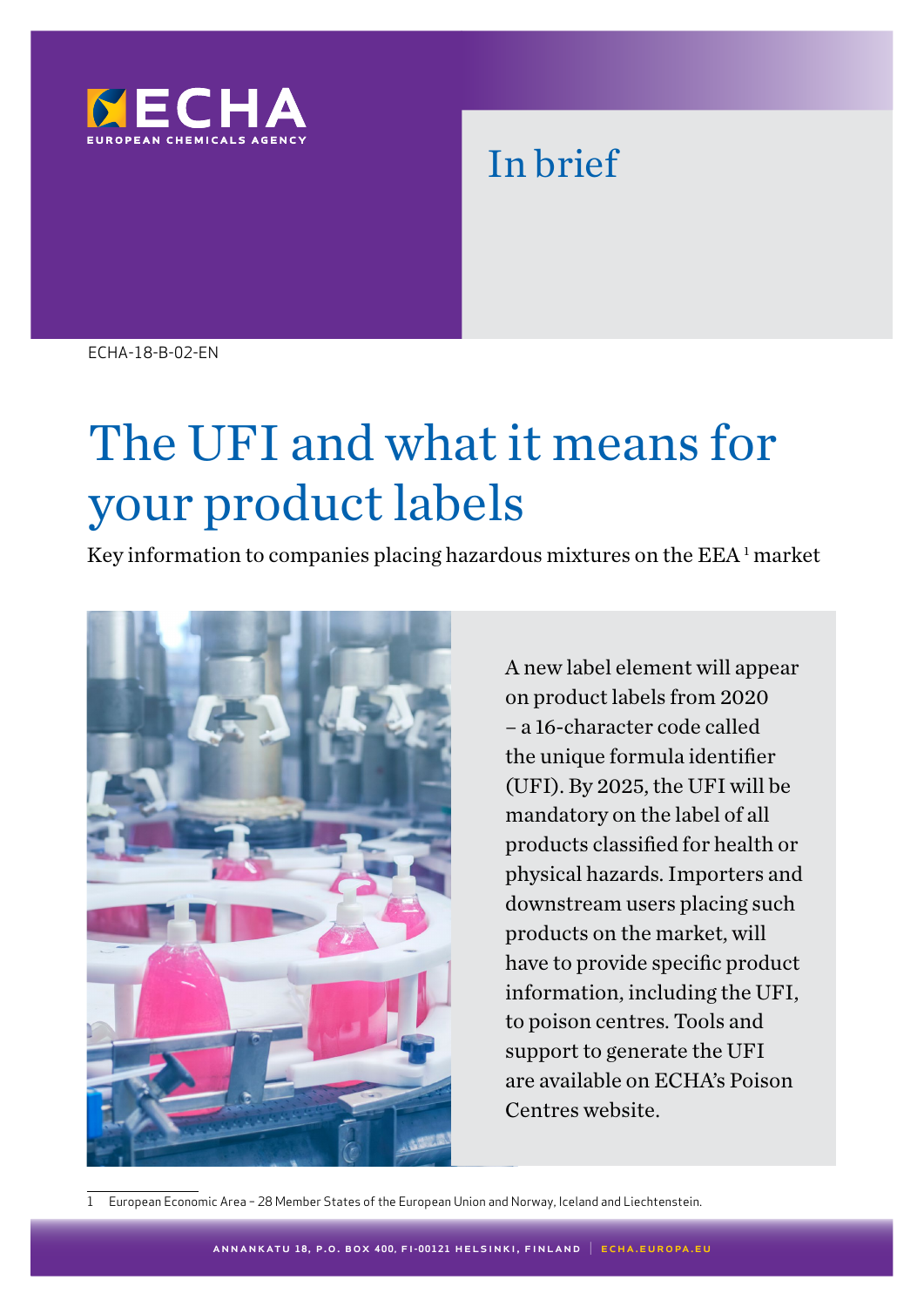#### WHAT IS A UFI?

The unique formula identifier, known by its acronym UFI, is a 16-character alphanumeric code that will be required on the label of your products that contain a hazardous mixture.

In addition to the UFI, you are also required to provide other information on your mixture and associated products to poison centres, such as composition, trade name, colour, packaging, product category and toxicological information. The UFI aims to establish an unambiguous link between the information you provide with the product you place on the market.

The condition for assigning a UFI, is that all products labelled and notified with the same UFI need to share the same mixture composition.

#### HOW WILL THE UFI BE USED?

The UFI and the other information you have provided, will primarily be used by poison centres in the event of an emergency call. For example, the UFI can be read directly from the label of a product to a poison centre operator in addition to the trade name to precisely identify the product involved in an incident.

#### WHAT DO YOU NEED TO CREATE A UFI?

To create a UFI for your mixture, you need your company's VAT number (or 'company key', in specific cases) and a mixture-specific formulation number. Entering these two numbers into ECHA's UFI Generator online tool will provide you with your UFI code. The VAT number is a key element to ensure that your UFI is unique so that no overlap occurs between UFIs generated by different companies.

Most likely your company already uses internal formulation codes. If they are numerical only – between 0 and 268 435 255 – you can use them directly in the UFI Generator. In other cases, such as when they are alphanumeric or contain other characters, you will need to first assign new formulation numbers to your

mixtures that follow the required format. It is essential that you do not re-use the same formulation number using the same VAT number when the mixtures have different compositions.

You can find the UFI Generator and the user guide on ECHA's Poison Centres website in 23 EU languages. If you manage a large product portfolio, you may want to develop your own generator in your company's IT system for more efficient bulk creation of UFIs. For this, you will need to consult the UFI developer's manual.

## WILL THE UFI KEEP YOUR BUSINESS INFORMATION CONFIDENTIAL?

The UFI also respects the integrity of your confidential business information. For example, it is not possible to decode information on the mixture composition from the UFI. Only poison centres will know which mixture composition corresponds to the UFI provided. In this way, the UFI protects your confidential business information.

## HOW IS THE UFI USED IN THE SUPPLY CHAIN FOR A MIXTURE IN MIXTURE?

A mixture placed on the market often consists of a mixture in mixture – in other words, it is made by mixing two or more mixtures together according to the formulator's specifications. Given that it is not possible to decode confidential information about a mixture composition from the UFI, the UFI can be safely used in the supply chain. You can receive a UFI from your upstream supplier or provide your UFI to your downstream formulator instead of disclosing the full composition. However, before the UFI is exchanged in the supply chain, it must already be known to poison centres.

#### WHEN DO YOU NEED A NEW UFI CODE?

As long as the mixture composition remains the same, the UFI code can remain the same, even if other changes to the product occur (such as new packaging or a new trade name).

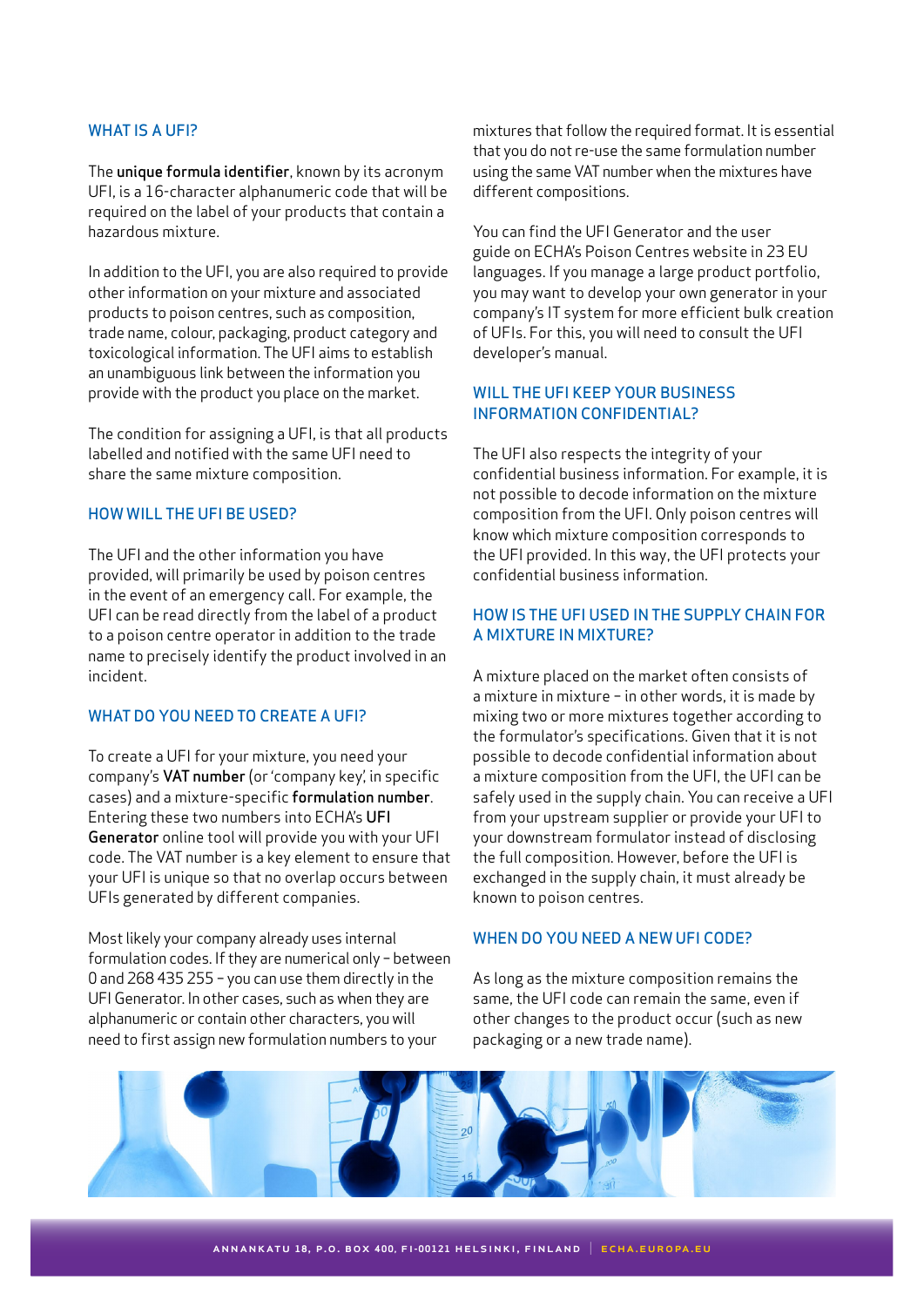A new UFI only needs to be generated and to be printed on or affixed to the label when a change in the mixture composition occurs – for example, if a component is added, deleted or substituted, or if the concentrations of components change beyond the allowed variation range. You will need to make sure you monitor changes to the mixture composition and generate a new UFI, inform poison centres and relabel your products as necessary.

# CAN YOU USE ONE UFI FOR MULTIPLE PRODUCTS, OR SEVERAL UFIS FOR ONE PRODUCT?

As long as the mixture composition in the product is the same, you can use the same UFI on the label of your products in all EEA countries, or you can use the same UFI on the label of the products within the same country, even if you market them under different trade names. For data management or commercial reasons, you may choose to assign more than one UFI to the same mixture. In this case, each product would have its own UFI, even if it contains the same mixture.

Whichever approach you choose, it is essential that you inform the correct UFI to the poison centres in each relevant market area so that emergency health responders can unambiguously identify the product.

# CAN YOU USE UFIS FOR NON-HAZARDOUS MIXTURES?

You may find it helpful to assign a UFI to a nonhazardous mixture or to mixtures that are classified as hazardous to the environment only.

Voluntarily including the UFI on the label of end products containing such mixtures would assist poison centres, as knowledge of any product communicated in a poison centre call, classified or not, allows health responders to give more informed advice.

In case of mixtures in mixtures, you may want to keep your confidential business information protected by UFI when communicating about your mixture in the supply chain. Including the UFI on the label is optional but it must be provided to poison centres to allow them to make the connection between the mixture in mixture and the relevant information.